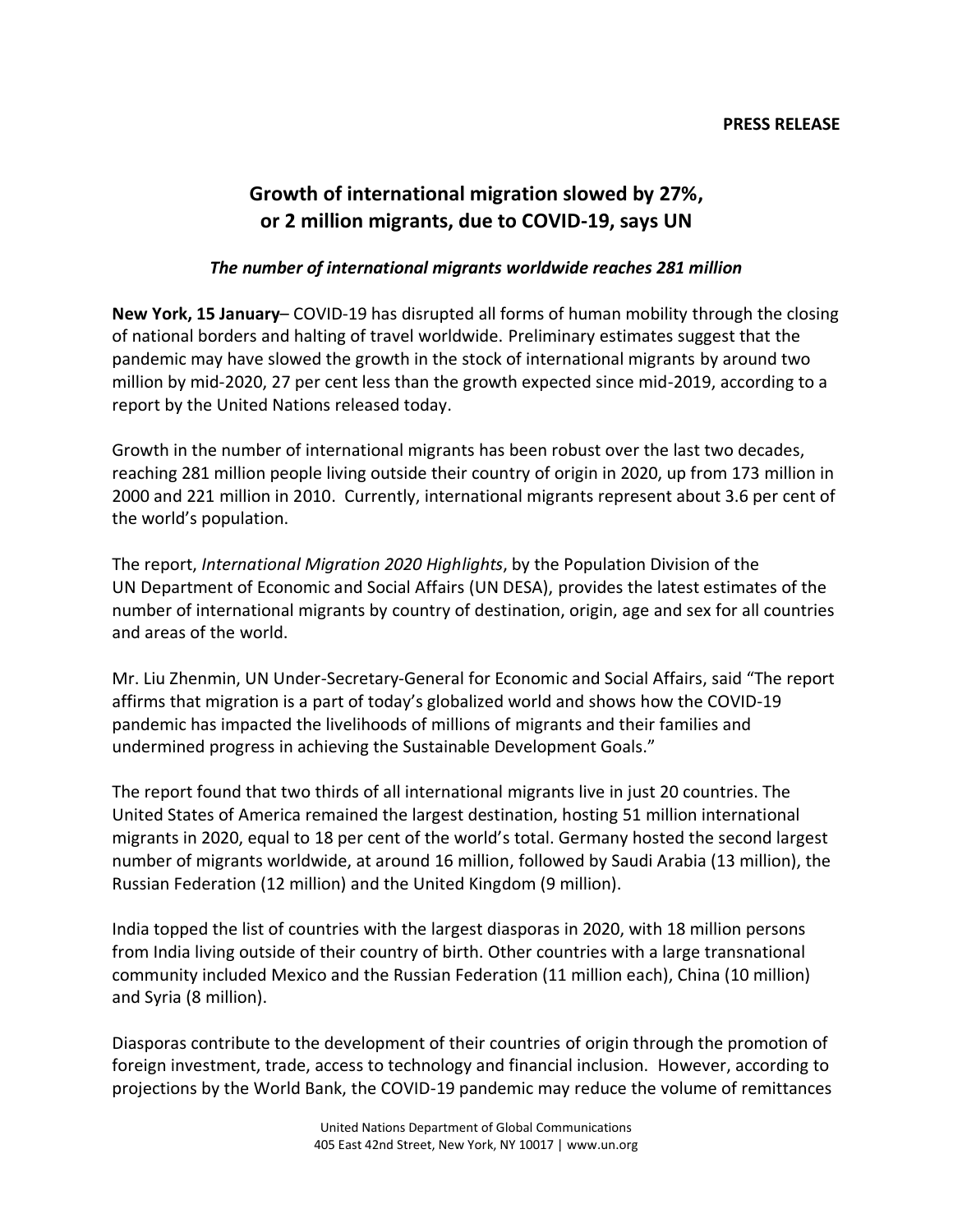sent to low-and middle-income countries from USD 548 billion in 2019 to USD 470 billion in 2021, a decline of USD 78 billion or 14 per cent. The loss has affected the livelihoods of millions of migrants and their families, stalling progress in achieving the Sustainable Development Goals. National strategies and international cooperation will be needed to mitigate the effects of this loss.

Among the major regions of the world, the largest number of international migrants in 2020 resided in Europe, with a total of 87 million. Northern America hosted the second largest number of migrants, with almost 59 million. Northern Africa and Western Asia followed with a total of nearly 50 million.

**In 2020, nearly half of all international migrants resided in the region from which they originated**, with Europe accounting for the largest share of intra-regional migration: 70 per cent of migrants born in Europe reside in another European country. The share of intra-regional migration among migrants originating in sub-Saharan Africa was 63 per cent. At the other end of the spectrum, Central and South Asia had the largest share of its diaspora residing *outside*  the region, followed by Latin America and the Caribbean, and Northern America.

**Nearly two thirds of all international migrants live in high-income countries,** in contrast with just 31 per cent in middle-income countries and around 4 per cent in low-income countries. On the other hand, low- and middle-income countries hosted 80 per cent of the world's refugees in 2020. Refugees comprise around three per cent of all international migrants in high-income countries, compared to 25 per cent in middle-income countries and 50 per cent in low-income countries.

**In 2020, refugees accounted for 12 per cent of all international migrants**, up from 9.5 per cent in 2000, as forced displacements across national borders continued to rise faster than voluntary migration. Between 2000 and 2020, the number that had fled conflict, crises, persecution, violence or human rights violations doubled from 17 to 34 million.

**Migrant women are catalysts of change, promoting positive social, cultural and political norms within their homes and throughout their communities.** Nearly half of all international migrants worldwide were women or girls. In 2020, the number of female migrants slightly exceeded male migrants in Europe, Northern America and Oceania, partially due to a higher life expectancy of women over men. In sub-Saharan Africa and Western Asia, males tend to significantly exceed the number of females, which is attributed to temporary labour migration.

**International migrants often make up a larger proportion of working-age persons compared to the national population.** In 2020, 73 per cent of all international migrants were between the ages of 20 and 64 years, compared to 57 per cent for the total population. In the absence of international migrants, the ratio of persons aged 65 years or above per 100 persons aged 20 to 64 years, or old-age dependency ratio, in high-income countries would have been nearly 3 percentage points higher in 2020.